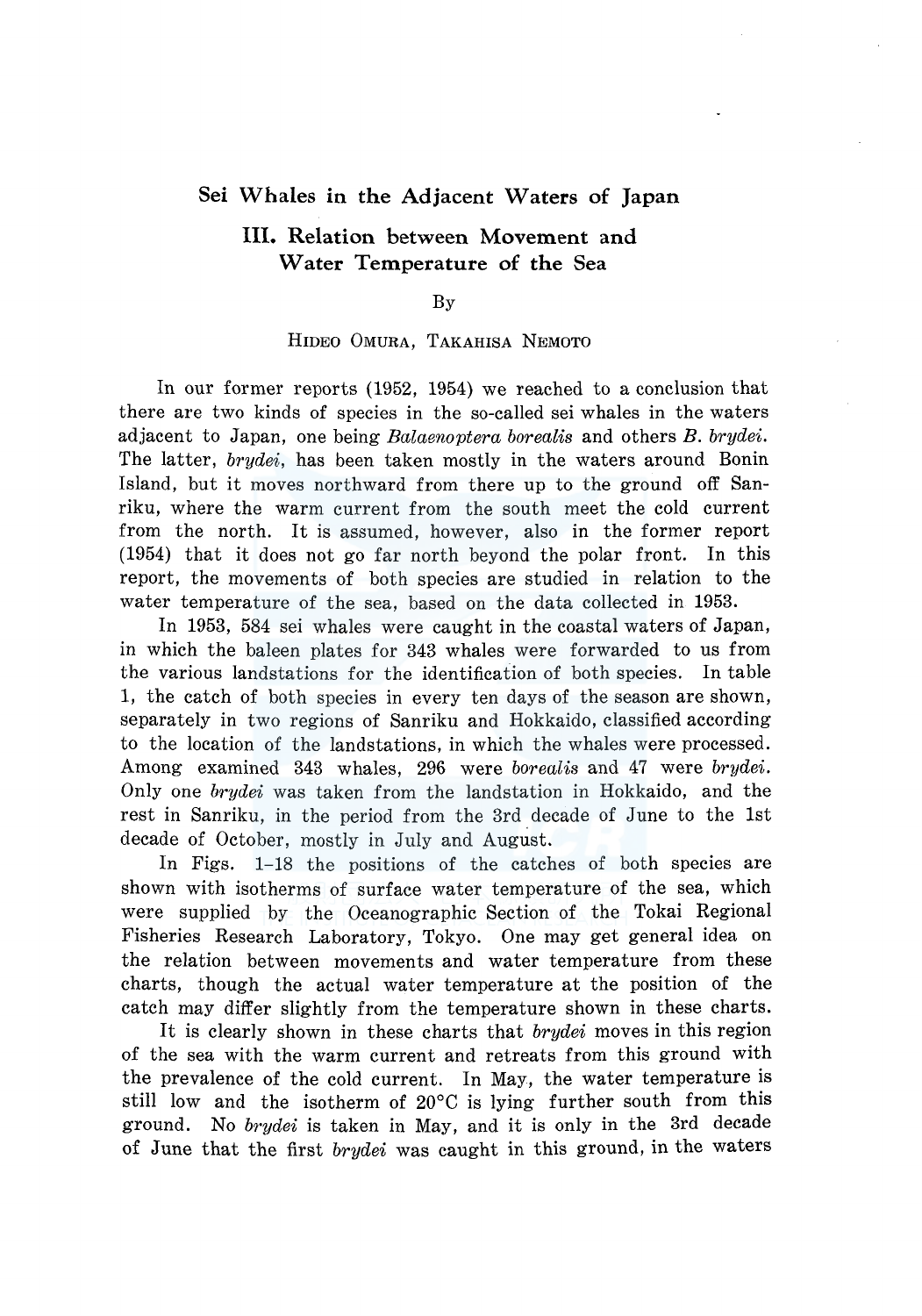|          |                          | Table 1.          | Catch of Balaenoptera borealis and B. brydei in Japan, 1953. |                                 |                             |                                    |                                    |                          |                                    |                                 |                       |                                                            |                       |                      |                          |                      |                      |                                        |                   |                                 |       |
|----------|--------------------------|-------------------|--------------------------------------------------------------|---------------------------------|-----------------------------|------------------------------------|------------------------------------|--------------------------|------------------------------------|---------------------------------|-----------------------|------------------------------------------------------------|-----------------------|----------------------|--------------------------|----------------------|----------------------|----------------------------------------|-------------------|---------------------------------|-------|
|          |                          |                   | May                                                          |                                 |                             |                                    | June                               |                          |                                    | July                            |                       |                                                            | August                |                      |                          | September            |                      |                                        | October           |                                 | Total |
| Regions  | Species                  | Sex               | decade<br>1st                                                | 2nd<br>$\overline{\phantom{a}}$ | 3rd<br>$\ddot{\phantom{0}}$ | <b>Ist</b><br>$\ddot{\phantom{0}}$ | $2nd$ 3rd<br>$\tilde{\phantom{a}}$ | $\overline{\phantom{a}}$ | <b>1st</b><br>$\ddot{\phantom{a}}$ | 2nd 3rd<br>$\ddot{\phantom{0}}$ | $\ddot{\phantom{0}}$  | $1st$  2nd   3rd   1st   2nd   3rd<br>$\ddot{\phantom{0}}$ | $\ddot{\phantom{0}}$  | $\ddot{\phantom{0}}$ | t,                       | $\ddot{\phantom{0}}$ | $\ddot{\phantom{0}}$ | <b>lst</b><br>$\overline{\phantom{a}}$ | 2nd<br>b.         | 3rd<br>$\overline{\phantom{a}}$ | catch |
| Sanriku  | borealis<br>$\ddot{B}$ . | $\Leftrightarrow$ |                                                              | 5                               | 7                           | $\overline{\phantom{0}}$           | $\overline{\phantom{0}}$           | 2                        | Ē                                  | 4                               | 5                     | $\overline{ }$                                             | $\mathbf{\mathbf{H}}$ | 2                    | ô                        | $\infty$             | $\circ$              | $\ddot{\circ}$                         | 4                 | S                               | 53    |
|          |                          | 아                 | $\mathbf{\Omega}$                                            | 4                               | 2                           | $\overline{\phantom{0}}$           |                                    | $\overline{\phantom{0}}$ | $\blacksquare$                     | $\overline{\phantom{0}}$        | Z                     | $\mathbf{a}$                                               | S                     | $\overline{ }$       | $\infty$                 | ∞                    | Ъ                    | Z                                      | Z                 | $\overline{\phantom{0}}$        | 54    |
|          | brydei<br>R.             | $\Leftrightarrow$ | $\overline{\phantom{a}}$                                     | l                               |                             | l                                  |                                    | I                        | 4                                  | 4                               | ⊣                     | $\mathbf{\Omega}$                                          | 6                     |                      | $\overline{\phantom{a}}$ |                      | $\overline{ }$       | $\sim$                                 | $\mathbf{l}$      |                                 | ಷ     |
|          |                          | 아                 | $\overline{\phantom{a}}$                                     | I                               | ļ                           | $\mathfrak l$                      | 1                                  | $\overline{\cdot}$       | 5                                  | Ю                               | 2                     | $\overline{\phantom{0}}$                                   | 7                     | $\overline{ }$       |                          | 2                    |                      |                                        |                   | $\hspace{0.02in} \pmb{\mid}$    | 25    |
|          | examined<br>Not          | $\Leftrightarrow$ | 4                                                            | 7                               | $\mathbf{\hat{z}}$          |                                    |                                    | I                        | $\mathbf{\mathbf{r}}$              | l                               |                       | $\overline{ }$                                             | $\infty$              |                      | S                        |                      | $\mathbf{+}$         |                                        |                   | $\mathbf{\Omega}$               | 27    |
|          |                          | 아                 | 4                                                            | S                               | $\mathbf{\Omega}$           | 4                                  | H                                  | l                        |                                    | $\mathsf{l}$                    | $\mathbf{\mathbf{r}}$ | ĺ                                                          | I                     | ⊣                    | I                        |                      | ł                    | 4                                      | $\sim$            | $\overline{\phantom{0}}$        | 24    |
|          | Total                    |                   | $\mathbf{1}$                                                 | $\overline{19}$                 | 53                          | 1                                  | S                                  | 4                        | $\mathfrak{D}$                     | 14                              | $\Xi$                 | 2                                                          | 22                    | မာ                   | $\overline{21}$          | $\infty$             | $\frac{1}{2}$        | $\mathbf{5}$                           | Ó                 | Ņ                               | 218   |
| Hokkaido | borealis<br>$\mathbf{z}$ | $\Leftrightarrow$ | $\mathbf{I}$                                                 | $\mathbf{I}$                    |                             | I                                  | $\sim$                             | 2                        | 1                                  | 7                               |                       | S                                                          | $\overline{ }$        | $\overline{a}$       | $\overline{14}$          | $\frac{8}{28}$       | $\overline{5}$       | 4                                      | 4                 | $\overline{ }$                  | 101   |
|          |                          | 아                 | I                                                            |                                 |                             | ۱                                  |                                    | $\overline{\phantom{0}}$ | $\infty$                           | 6                               |                       |                                                            | LO                    | S                    | $\infty$                 | $\overline{20}$      | 14                   | Ю                                      | $\mathbf{\Omega}$ |                                 | 74    |
|          | brydei<br>$\ddot{a}$     | $\Leftrightarrow$ |                                                              |                                 |                             |                                    |                                    |                          |                                    |                                 |                       |                                                            |                       |                      |                          |                      |                      |                                        |                   |                                 |       |
|          |                          | 아                 | l                                                            | I                               |                             | I                                  |                                    |                          |                                    |                                 |                       |                                                            |                       |                      |                          |                      |                      |                                        |                   |                                 |       |
|          | Not<br>examined          | $\Leftrightarrow$ | Į                                                            | $\overline{\phantom{a}}$        | က                           | Į                                  | $\sim$                             | $\mathbf{\mathbf{t}}$    | G                                  | 4                               |                       |                                                            | S                     | ဖ                    | $\infty$                 | $\Xi$                | G                    | $\frac{8}{2}$                          | $\overline{16}$   | $\infty$                        | 99    |
|          |                          | 아                 | $\overline{\phantom{a}}$                                     | l                               | 2                           | I                                  | ⊣                                  | $\mathbf{\alpha}$        | LO                                 | 2                               |                       |                                                            | 2                     |                      | 6                        | LΩ                   | $\mathbf{r}$         | 28                                     | $\mathbf{1}$      | $\mathbb{C}$                    | 51    |
|          | Total                    |                   | $\mathbf{I}$                                                 | $\overline{\phantom{a}}$        | 5                           | l                                  | 6                                  | 6                        | $\frac{8}{2}$                      | 19                              |                       | S                                                          | $\frac{8}{10}$        | $\infty$             | 36                       | ස                    | 45                   | 63                                     | 33                | 22                              | 366   |
|          | Grand total              |                   | $\Xi$                                                        | $\overline{19}$                 | 18                          | 7                                  | ō,                                 | $\overline{10}$          | 39                                 | $\mathfrak{B}$                  | $\frac{2}{2}$         | $\overline{a}$                                             | $\overline{40}$       | 25                   | 57 83                    |                      | $\overline{58}$      | 82                                     | $\overline{42}$   | 29                              | 584   |

 $80^{\degree}$ 

l,

 $\bar{z}$ 

 $\epsilon_{\rm eff}$  :  $\frac{1}{2}$  ,  $\frac{1}{2}$ 

# H, OMURA, T. NEMOTO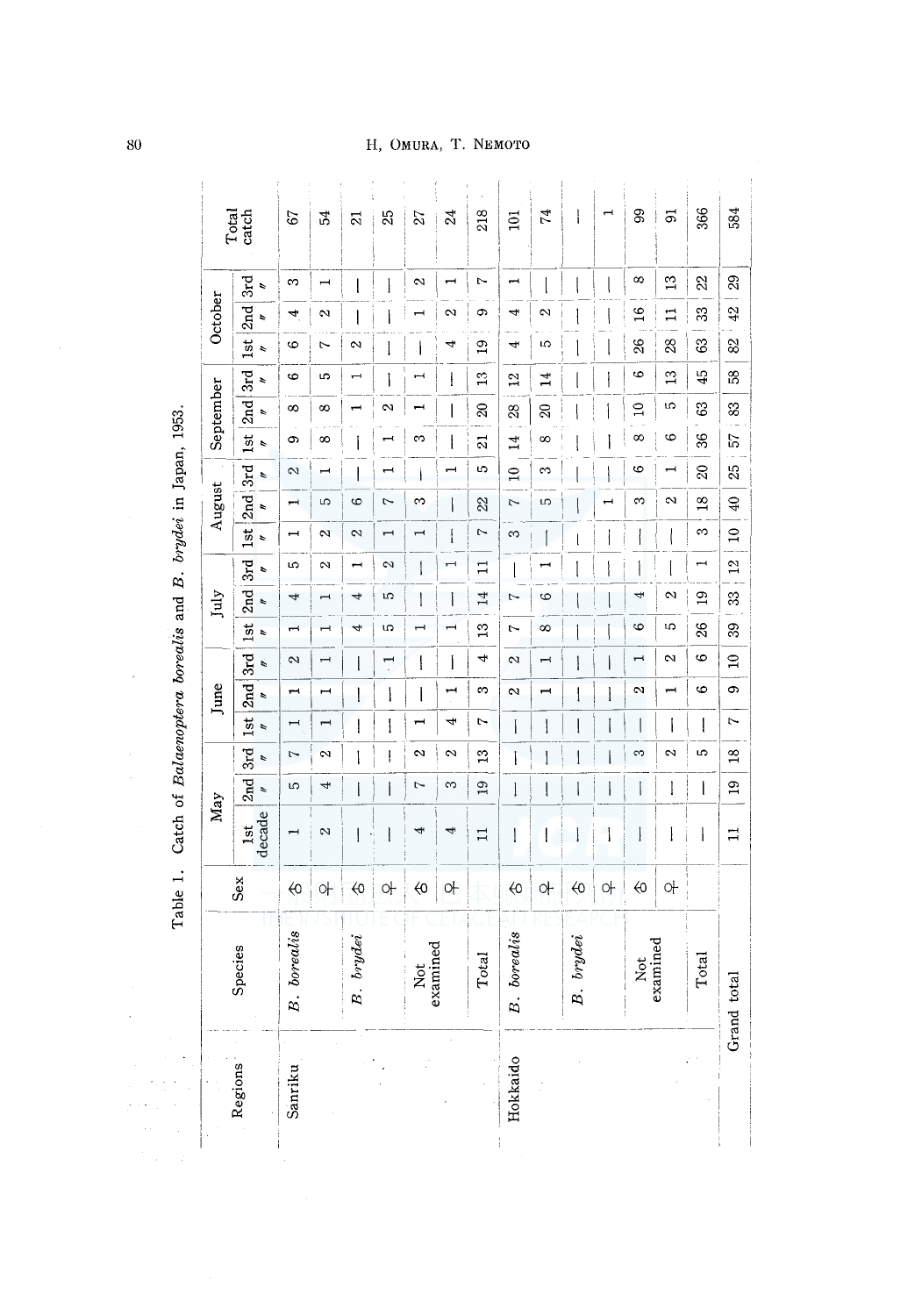of about 21°C. We have two records of *brydei* in May. They were taken on 31 May 1952 and 4 May 1954 in the waters off Oshima, south-most part of Japan proper. The water temperature there is over 20°C even in May. As in July and August the water temperature in the ground off Sanriku is high enough to afford a room to the immigration of *brydei,* most of them are taken in this period. Some *brydei* are caught also in September and October, however, they were taken in the waters of about  $20^{\circ}$ C. From the 2nd decade of October the cold current regains its force and no single *brydei* was taken in this g1ound, suggesting that they had already retreated from this ground and went further south.

Andrews (1916) describes that his own study of the genus *Balaenoptera* has led him to conclude that the temperature of the water is of comparatively little importance in determing their movements, but we think that the temperature of the water is a very important factor which affects the movement of the whale, at least for *Balaenoptera brydei.* Uda (1954) states that there is a close connection between the prosperous whaling ground and the oceanographic conditions of the sea, chiefly from the viewpoint of the structure of water masses. To our regret, *brydei* is not specified from *borealis* in his paper. We may add more knowledge to this field of science if the staffs of whaling landstations could cooperate to us also in future, as they did in 1953.

Contrary to *brydei,* most of *borealis* are taken in the cold waters below 20°C, though some are taken also in the more warmer waters than 20°C. Nozawa, Takayama and Nemoto (1954) report that 98 sei whales which were taken by the whaling factory ship "Baikal Maru" in the northwestern part of the North Pacific in 1953 were all *borealis.* The water temperature at the position of these catches were about 11°C. Although it is likely to happen that *borealis* may be taken in the more colder waters than this, however, it seems to us that *borealis* in the North Pacific do not migrate to the seas of so high latitude, as that in the Antarctic.

In our former report (1954), it is assumed that *borealis* comes near to Bonin Island in the period from December to the middle of April, and after it moved up to the north *brydei* approaches to that island from the middle or end of April. The water temperature in these waters in the former period is up to about 20°C and in May about 24 °C or more, though it varies according to the oceanographic conditions in that year.

Kawakami and others (1953) sighted 74 sei whales in these waters on the whale marking trip, carried on from the end of June to the beginning of July 1952, in the waters of 28-29°C. These sei whales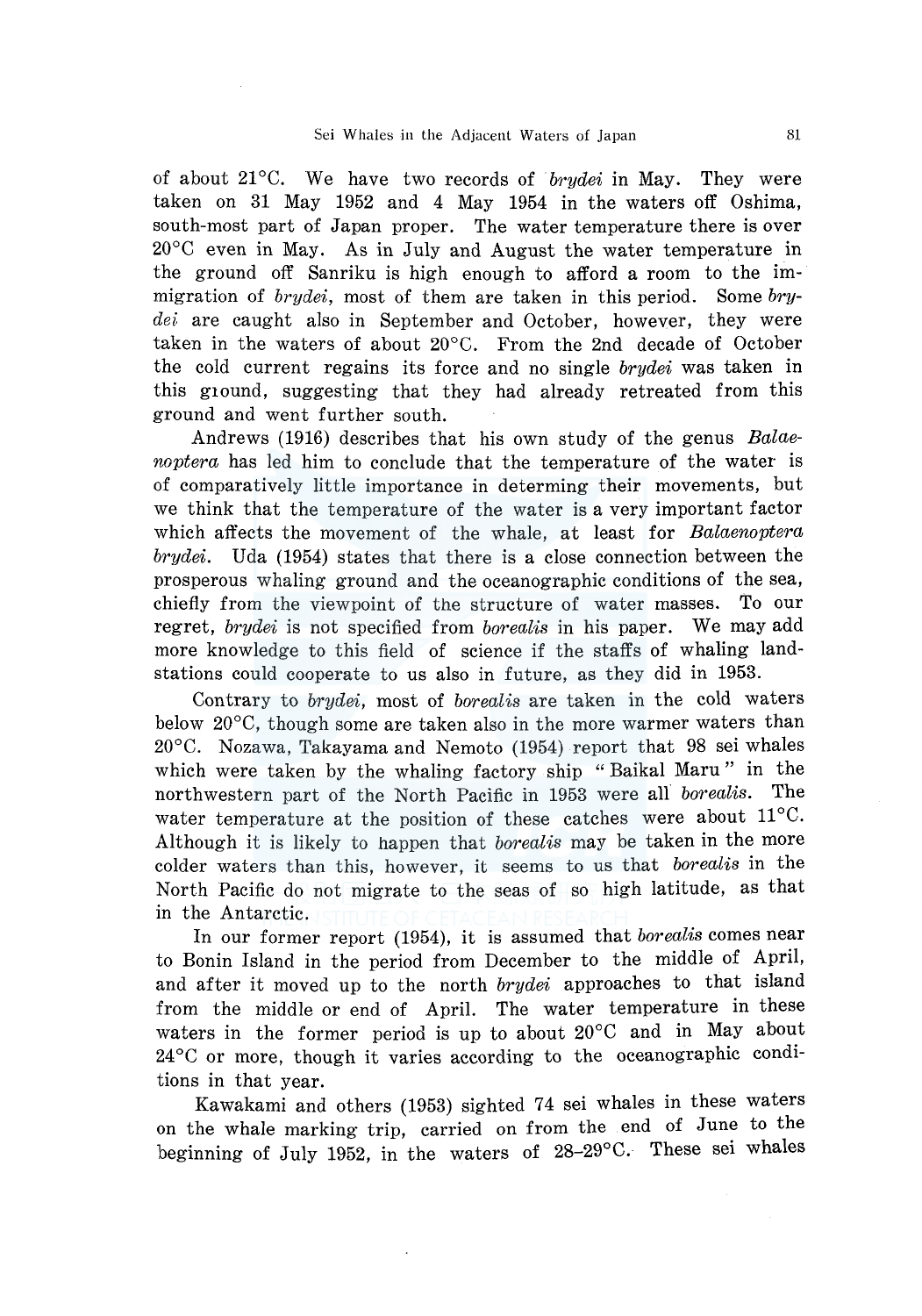are thought to be *brydei.* 

It will be generally concluded from the above, that *Balaenoptera brydei* is living in the warm waters of about 20°C or more, and *B. borealis* in the colder waters below this temperature, though the two species intermingle each other in the waters around  $20^{\circ}$ C in some cases.

#### **Literature Cited**

- Andrews, R. C. 1916: Monographs of the Pacific Cetacea. II. The Sei Whale *(Balaenop*tera borealis Lesson). Mem. Amer. Mus. Nat. Hist.
- Kawakami, T.; Otsuru, K., Watase, S., and Iguchi, K. 1953:Report on Whale Marking in Japan, No. IV. Japanese Fisheries Agency.
- Nozawa, Y., Takayama, I., and Nemoto, T. 1954: Biological Investigation of the Northern Pacific Baleen Whales Caught by the Japanese Whaling Fleet in 1953. Fisheries Agency of Japanese Government.
- Omura, H., Nishimoto. S., and Fujino, K. 1952: Sei Whales *(Balaenoptera borealis)* in the Adjacent Waters of Japan. Fisheries Agency of Japanese Government.
- Omura, H., and Fujino, K. 1954: Sei whales in the Adjacent Waters of Japan. II. Fur\_ ther Studies on the External Characters. Scientific Reports of the Whales Research Institute, No. 9.
- Uda, M. 1954: Studies of the Relation between the Whaling Grounds and the Hydrographical Conditions (1). Scientific Reports of the Whales Research Institute, No. 9.

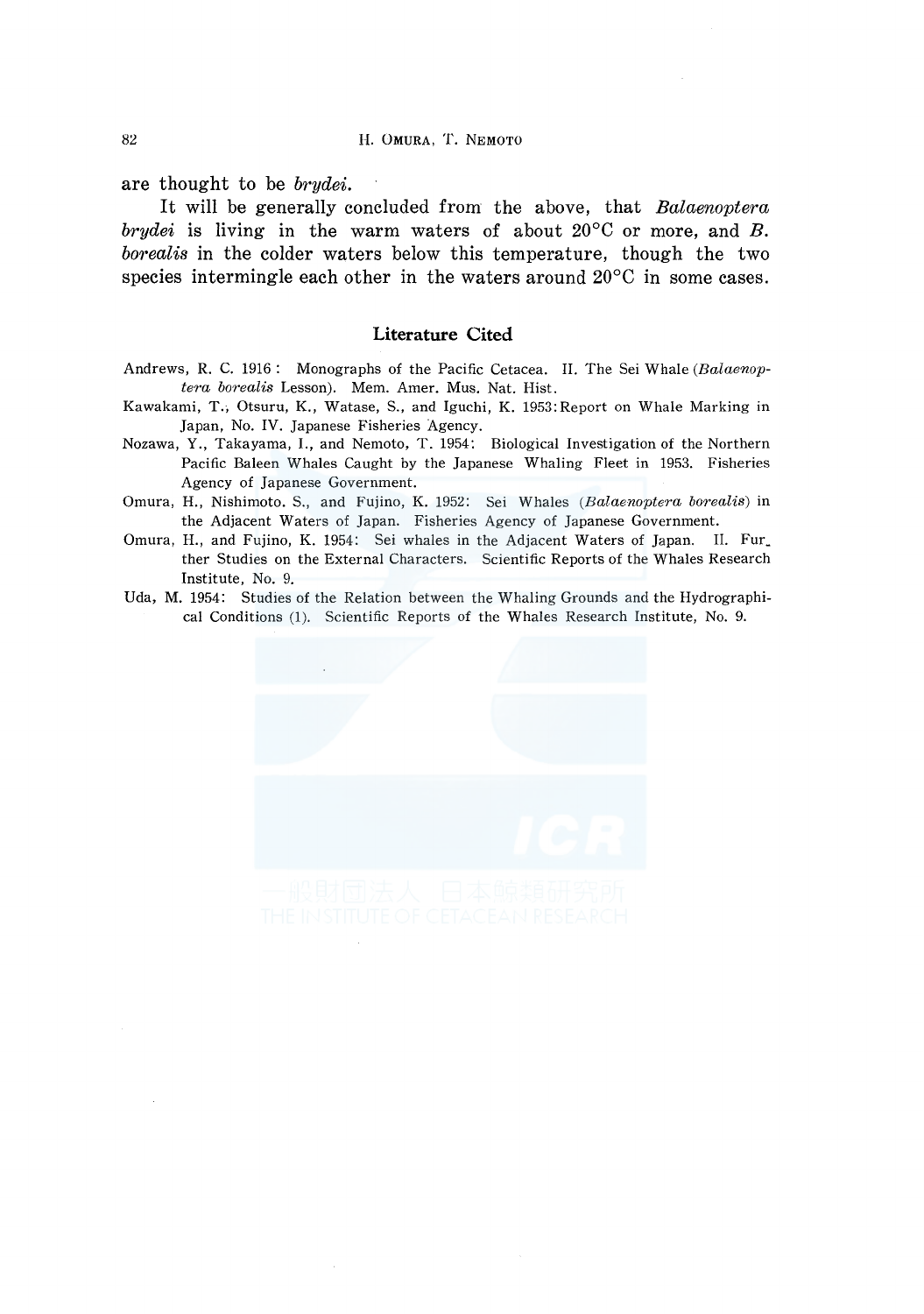

 $\times$   $\,$  B.  $borealis$ 

 $\bar{.}$ 

Fig. 4. 1st Decade, June, 1953  $\times$  B. borealis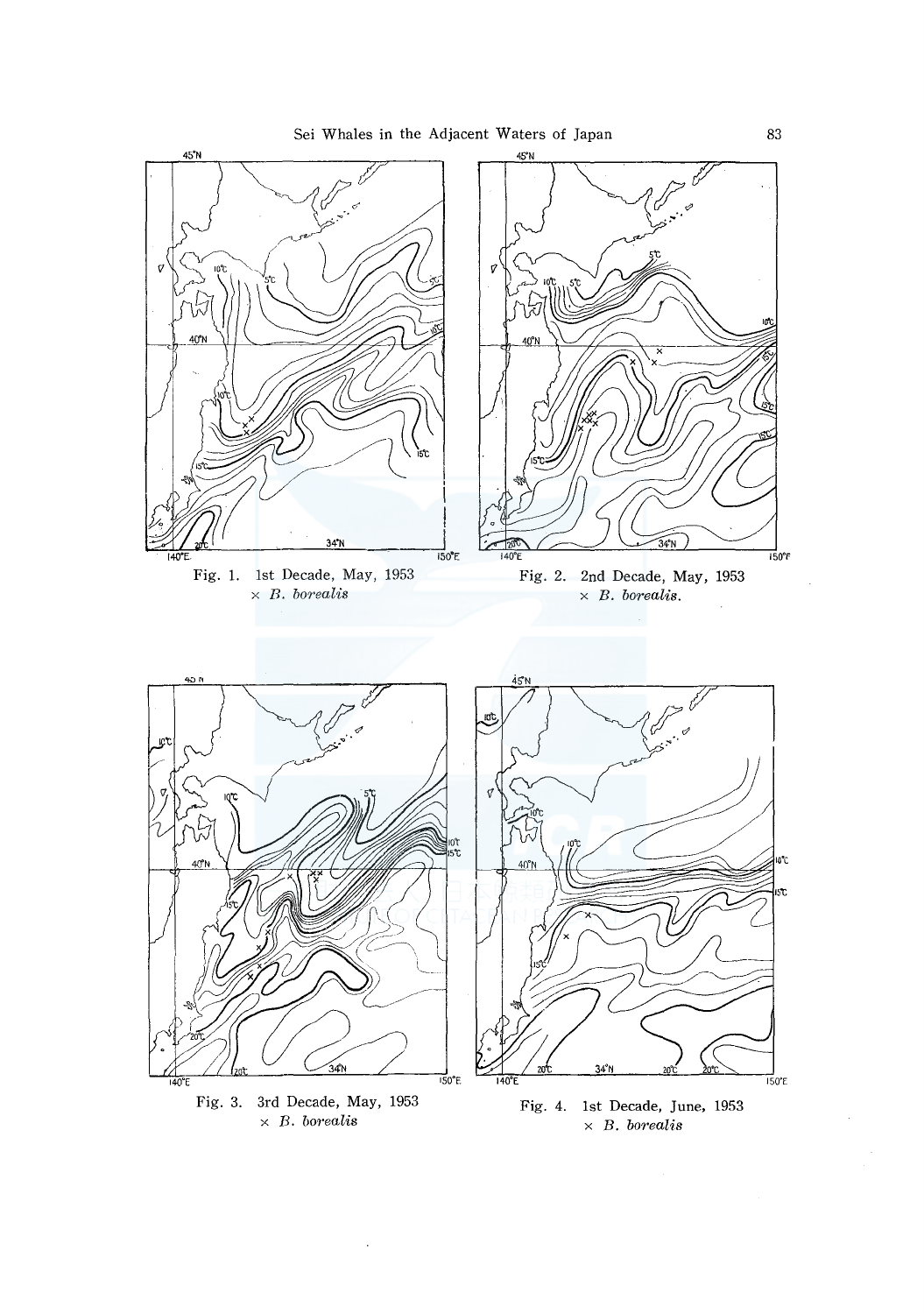

Fig. 7. 1st Decade, July, 1953 x *B. borealis* • *B. brydei* 

Fig. 8. 2nd Decade, July, 1953 x *B. borealis* • *B. brydei* 

 $\hat{\boldsymbol{\beta}}$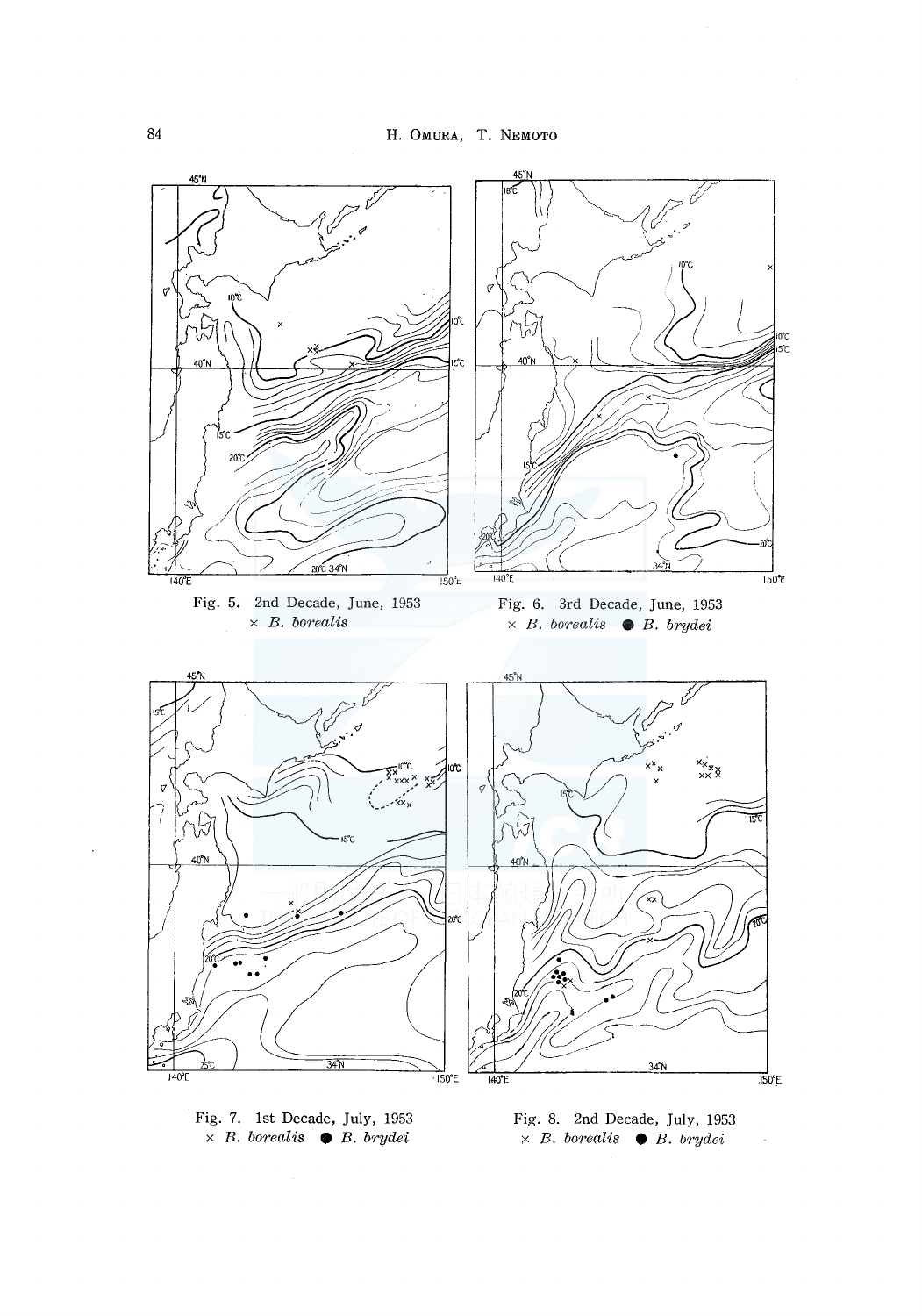

Fig. 11. 2nd Decade, August, 1953 x *B. borealis* e *B. brydei* 

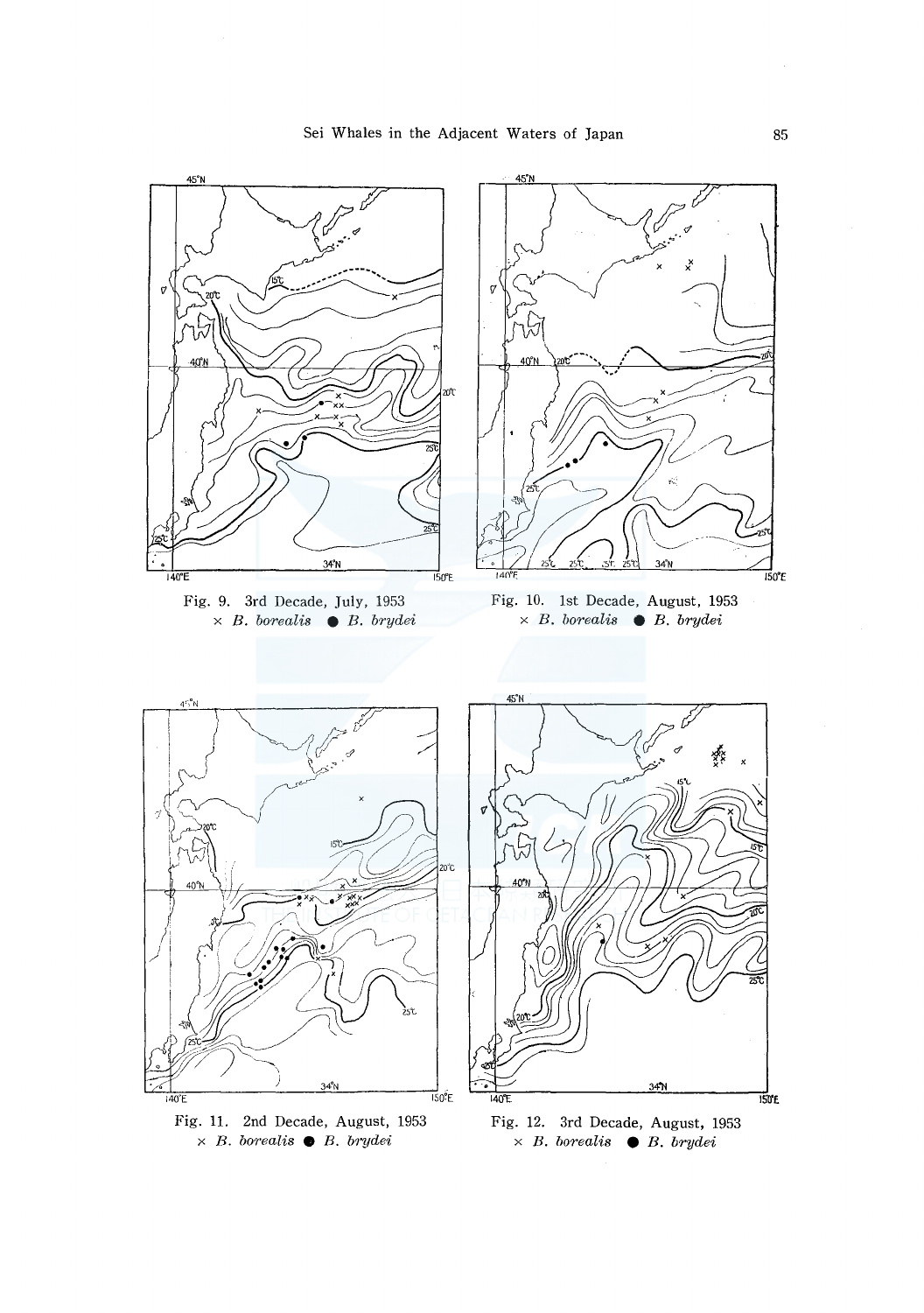

<sup>x</sup>*B. borealis* **e** *B. brydei*